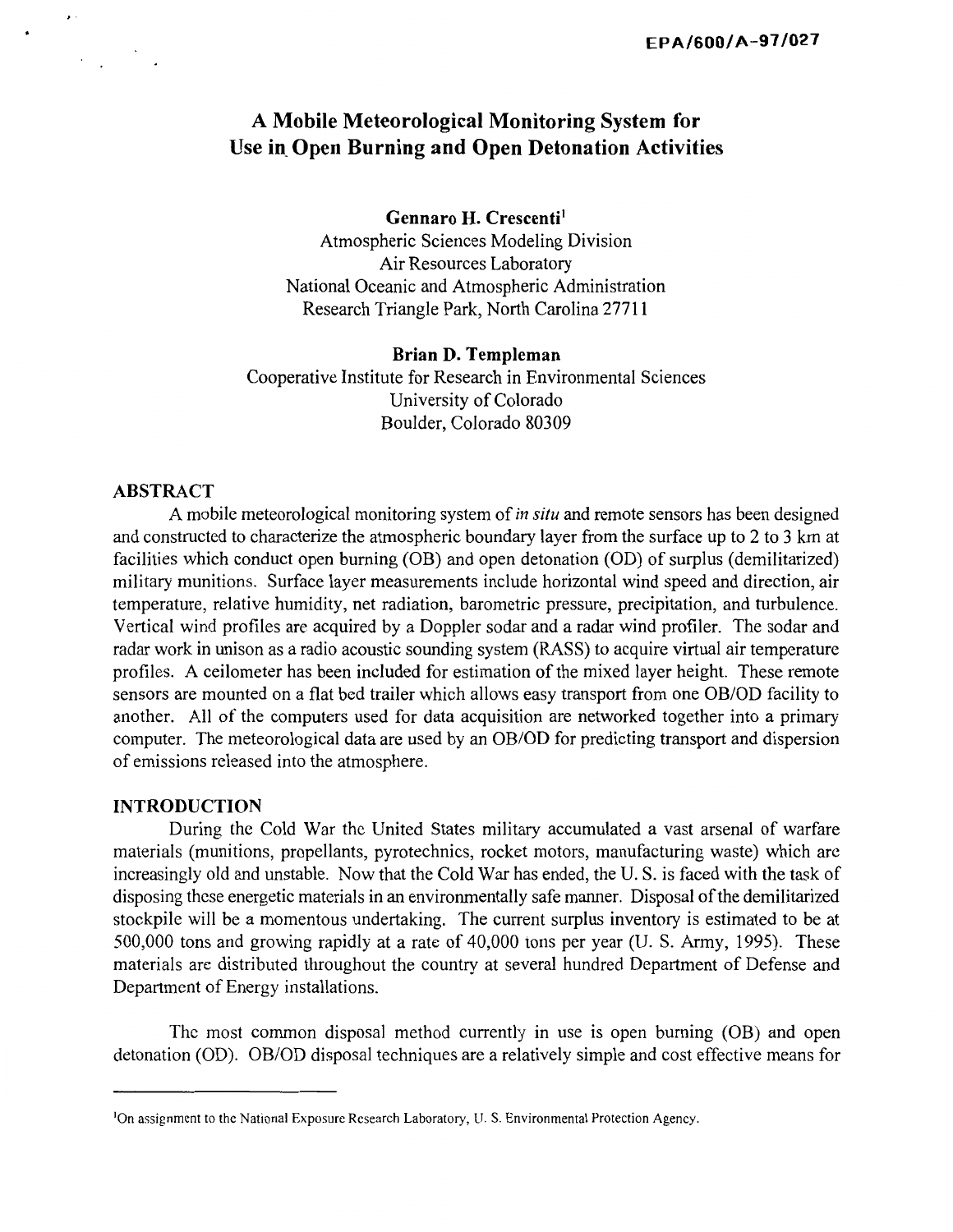stockpile reduction. However, these activities can generate air pollutants such as  $SO_2$ ,  $NO_x$ ,  $CO$ , particulates, metals, cyanides, and volatile and semivolatile organic compounds. In addition, shrapnel and noise from an OD is a cause for concern. Any facility which intends to use OB/OD disposal methods must meet permit requirements under Part 264, Subpart X of the Resource Conservation and Recovery Act (U. S. EPA, 1993). To obtain a Subpart X permit, a facility must provide information on the materials being destroyed, the type and quantity of pollutants being released, a description of how these pollutants will be dispersed in time and space, and an assessment on the potential impact on human health and the surrounding ecosystem by these emissions both on a short-term and long-term basis. A Subpart X permit is issued by an Environmental Protection Agency (EPA) Regional Office only if the facility can demonstrate that the impact from OB/OD activities poses no significant threat to human health and the surrounding ecosystem. Very few Subpart X permits have been granted. This is due, in part, to the lack of an EPA approved model specifically designed to simulate OB/OD transport and dispersion. In many instances, the facility applying for a permit does not have enough data to demonstrate compliance.

The Strategic Environmental Research and Development Program (SERDP) has funded EPA's National Exposure Research Laboratory (NERL) and the National Oceanic and Atmospheric Administration's (NOAA) Environmental Technology Laboratory (ETL) to develop an OB/OD air pollution dispersion model and a mobile meteorological observing platform which will be used to acquire the necessary information needed for obtaining a Subpart X permit. Weil et al. (1995, 1996a, 1996b) are developing a Gaussian puff model which considers source emissions, plume rise, transport and dispersion from either an OB or OD. Mitchell et al. (1996) discuss the use of computational fluid dynamics to model source characterization of an OB/OD. The mobile meteorological monitoring system will provide a detailed characterization of the structure and dispersive state of the atmospheric boundary layer (ABL). Those data acquired by the mobile monitoring system will also be used by the model for predicting transport and dispersion of emissions released by an OB or OD into the atmosphere. This paper describes the meteorological monitoring system.

## **SENSOR DESCRIPTION**

Because OB/OD plumes rise quickly, it is important to accurately characterize the state of the ABL. In order to accomplish this, a suite of *in situ* and remote sensors are used to describe the vertical structure of the atmosphere from the surface up to 2 to 3 km. The original design specifications for a measurement system were presented and considered at a workshop in February 1995 (Banta, 1996). A consensus was reached on the measurements needed to characterize the ABL and for input into the OB/OD dispersion model. The system was designed to be mobile so that it could be easily moved from one OB/OD site to another with a minimal amount of time and effort.

Tower-based *in situ* sensors are used to acquire surface layer measurements while a suite of remote sensors, mounted on a flatbed trailer, are used to obtain vertical profile data. The accompanying electronics and data acquisition systems are located in an enclosed mobile trailer.

#### *In Situ* **Sensors**

A 20-m open-lattice aluminum tower will serve as a measurement platform for a number of *in situ* sensors. An R. M. Young wind monitor is used to measure the horizontal wind speed and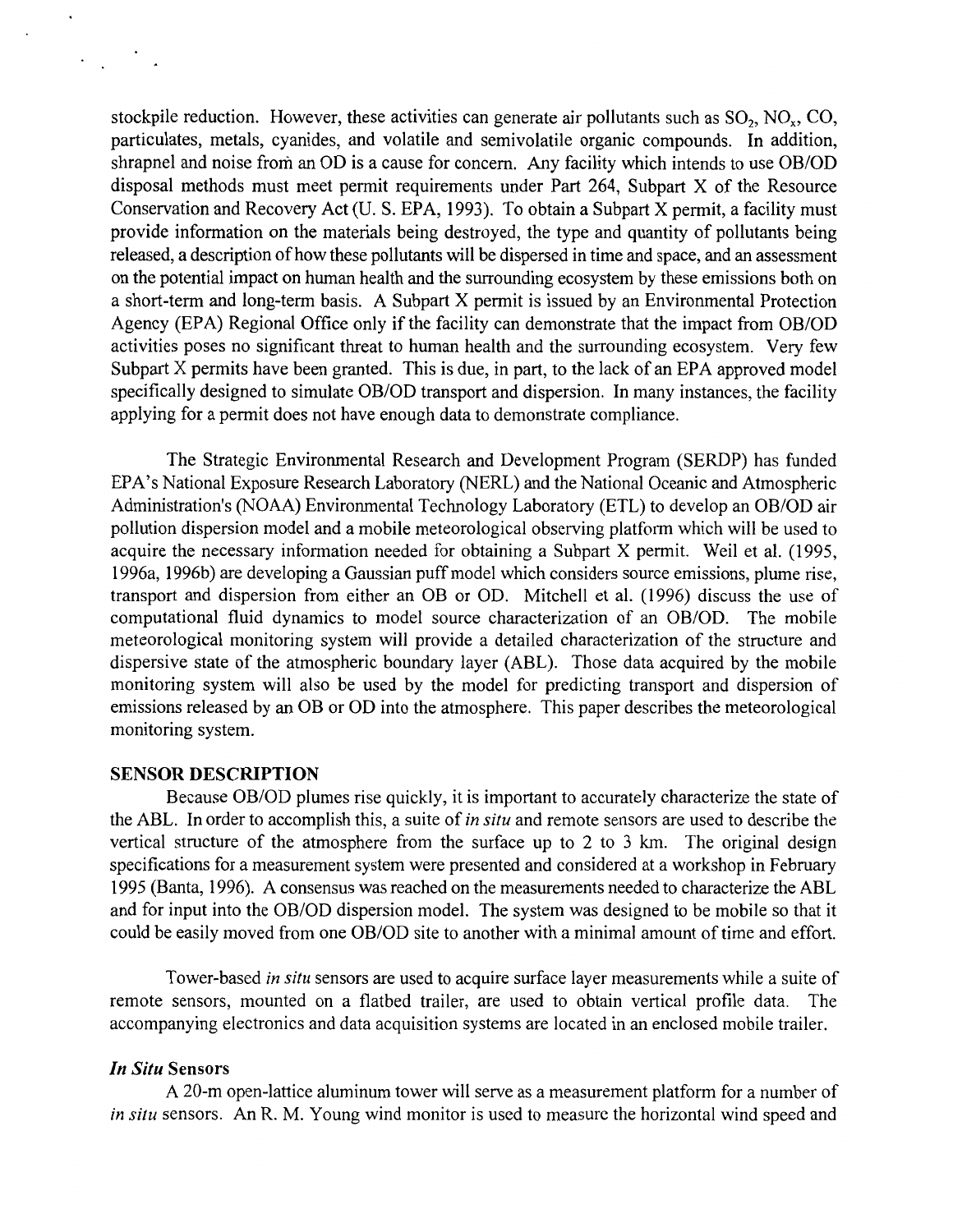direction at 10 m. A Vaisala HMP-35A probe is used to measure air temperature and relative humidity at 2 m. Net radiation is acquired with a Radiation Energy Balance Systems net radiometer. A Vaisala PTB-101B transducer is used for measuring barometric pressure while precipitation data is acquired by a Texas Electronics tipping bucket rain gauge. A Campbell Scientific CR-10 data logger is used to interrogate these sensors and log their data as 15-min values. These data are telemetered via a radio frequency (RF) line-of-site link to the "hub" computer on regularly scheduled basis (typically once per hour) or on demand.

Two Metek sonic anemometers are mounted on the tower at 5 and 20 m. These fast response instruments acquire mean, variance, and covariance of the three-component wind velocity and virtual air temperature. Using eddy correlation techniques, these sensors can also determine turbulence parameters such as the kinematic heat and momentum flux, friction velocity, and Monin-Obukhov length. Each sonic transmits its data by an RS-232 serial line to a computer.

The monitoring system is designed to incorporate a number of ancillary tower systems where complex terrain settings demanded a better representation of the surface layer wind field. Should this need arise, a sufficient number of 10-m towers are deployed. In this case, each tower is equipped only with an R. M. Young wind monitor and a Vaisala air temperature and relative humidity probe. A Campbell Scientific CR-10 data logger is used to acquire these data and the same RF telemetry link is utilized for transmission of this information to the hub computer.

### **Remote Sensors**

 $\mathcal{L}_{\text{max}}$  ,  $\mathcal{L}_{\text{max}}$ 

Two types of profilers are used to acquire wind profile data. The first is a Radian 924 MHz phased-array Doppler radar wind profiler. The range of the radar is approximately 2 to 4 km with a resolution of 60 or 100 m (depending on mode of operation). The radar acquires estimates of the refractive index structure parameter. This quantity is a direct measurement of the turbulent intensity of humidity fluctuations in the ABL and is useful for estimating the mixed layer height. The second profiler is a Radian phased-array Doppler sodar. This sensor is used to acquire wind profiles in the first several hundred meters of the planetary boundary layer. The sodar range is approximately 500 to 1000 m with a resolution of 30 m. The backscatter information acquired by the sodar is directly related to the temperature structure function. This measurement is useful in depicting inversion layers and other regions were temperature gradients exist.

By combining the radar and sodar, a radio acoustic sounding system (RASS) was added to acquire virtual air temperature profiles. The range of the RASS is 1 to 1.5 km with a resolution of 60 or 100 m. This RASS differs from the more traditional systems which utilize four separate acoustic sources surrounding the radar. In this configuration, the sodar acts as the acoustic source. The phased-array design allows the acoustic beam to be steered upwind which optimizes data capture efficiency. During the first 25 min of a 30-min sampling cycle, the radar and sodar operate independently from each other acquiring wind profiles and backscatter data. During the last 5 min, the RASS mode is initiated and the sodar and radar work together to determine the temperature profile.

A Vaisala CT25K ceilometer is used to estimate the aerosol backscatter profile and cloud base height from the surface to about 4 km with a 15-m resolution.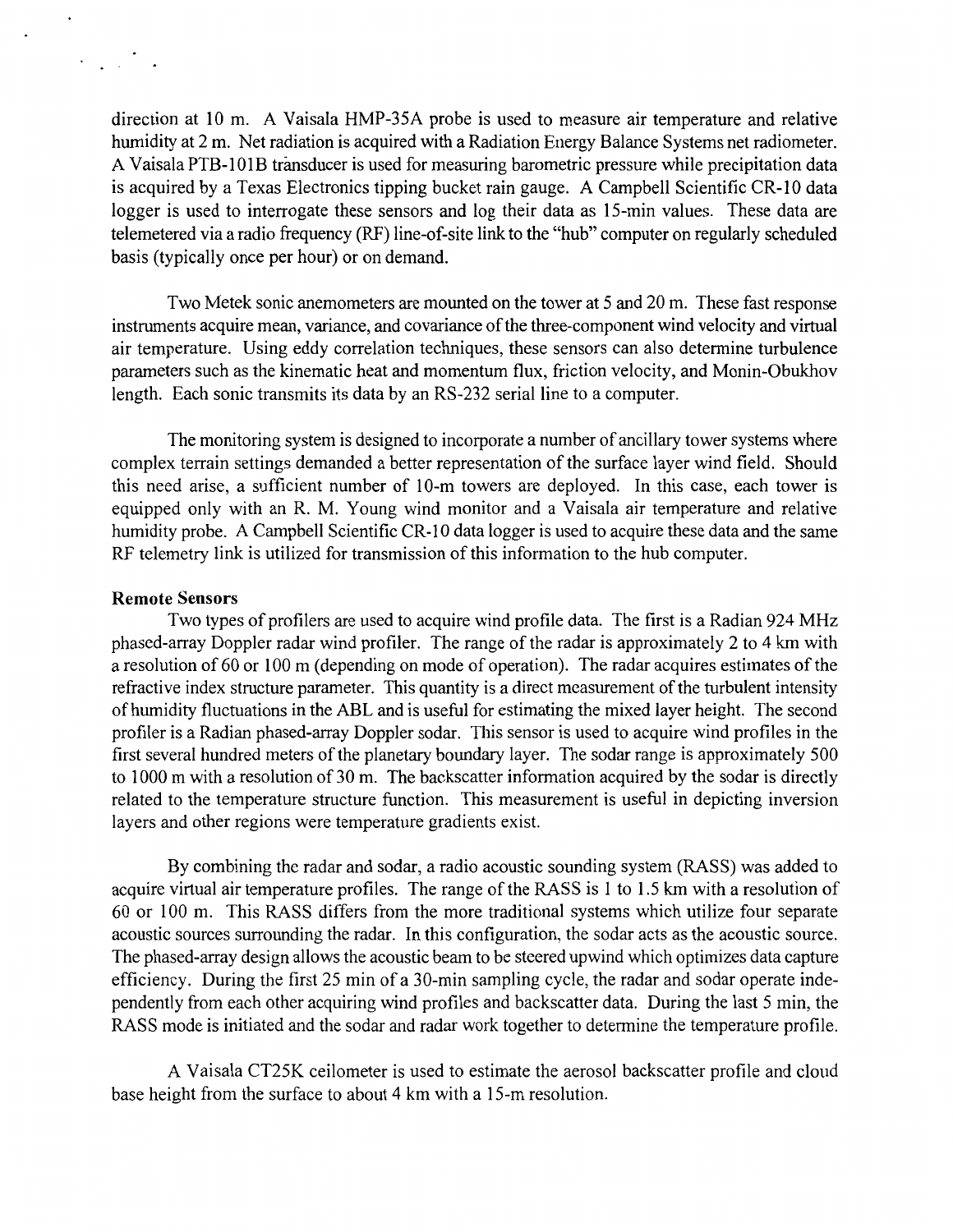The sodar, radar, and ceilometer are mounted on a 7-m flatbed trailer (Fig. 1). The radar sits on the front end of the trailer with the sodar in the rear. The ceilometer resides near the back edge of the trailer. Leveling of the trailer and sensors is accomplished with seven jacks mounted along the sides and front of the trailer.

Assembly and evaluation of this integrated mobile meteorological monitoring system has been conducted at the Boulder Atmospheric Observatory (BAO) in Erie, Colorado (Kaimal and Gaynor, 1983). Meteorological measurements taken from the BAO 300-m tower have been used to establish the reliability of the upper-air data obtained by the remote sensors. In addition, this system has been used to acquire data in the Colorado Front Range region as part of a wind profiling network during the Denver Brown Cloud Study. These data have been made available on the internet at http://www7.et1.noaa.gov.

#### **COMPUTER SYSTEMS**

 $\mathcal{L}_{\text{max}}$  ,  $\mathcal{L}_{\text{max}}$ 

A substantial number of computer systems and accompanying electronics are needed for data acquisition and processing. The mobile system is designed to be modular and integrated. Thus, all of the electronics are sheltered in an enclosed trailer. The heated and cooled trailer is 2.4 m wide and 5.5 m long. The procurement of a large trailer was necessary in the event more electronics were needed for additional meteorological sensors.

A depiction of the measurement system is shown in Fig. 2. The radar and sodar are each operated by their own 486 personal computer (PC). An RS-232 serial line between the radar and sodar computer enables these two systems to communicate in the RASS data acquisition mode. A third PC is dedicated to obtaining data from the ceilometer and two sonic anemometers using RS-232 serial lines. These three computers are networked into a "hub" computer using NodeRunner 2000/C self-describing Internet cards with LANtastic 7.0 network software. All tower-based measurements are relayed through a RF link which is hooked directly into the hub computer. A fifth computer (Silicon Graphics workstation) is linked to the hub using the same type of network connection. This computer is dedicated to the OB/OD dispersion model developed by Weil et al. (1995, 1996a, 1996b). Remote access into the hub computer is possible via telephone line and a high speed modem. Data from the hub computer can also be downloaded by File Transfer Protocol (FTP) through an Internet connection.

The hub computer employs a clock card to keep an accurate time. The hub periodically checks the four other computers and resets their respective clocks should they differ by more than 5 s. All of the computers and electronics require standard 110/120 AC, 60 Hz voltage. These systems are protected against power surges and outages with an uninterruptable power supply. The hub computer receives and records all meteorological data from each computer. These data are recorded on an internal hard disk and on an optical disk. The optical disk acts both as a backup mechanism as well as enabling dissemination of large volumes of information.

The hub computer also processes some of these incoming data. A real-time *QNQC* editor (Weber et al., 1993) is employed to check for the quality and consistency of the radar wind profiler data. Mixed layer height determination algorithms (Angevine et al., 1994) have been incorporated which estimate the mixed layer height using data acquired by the radar, sodar, ceilometer and sonic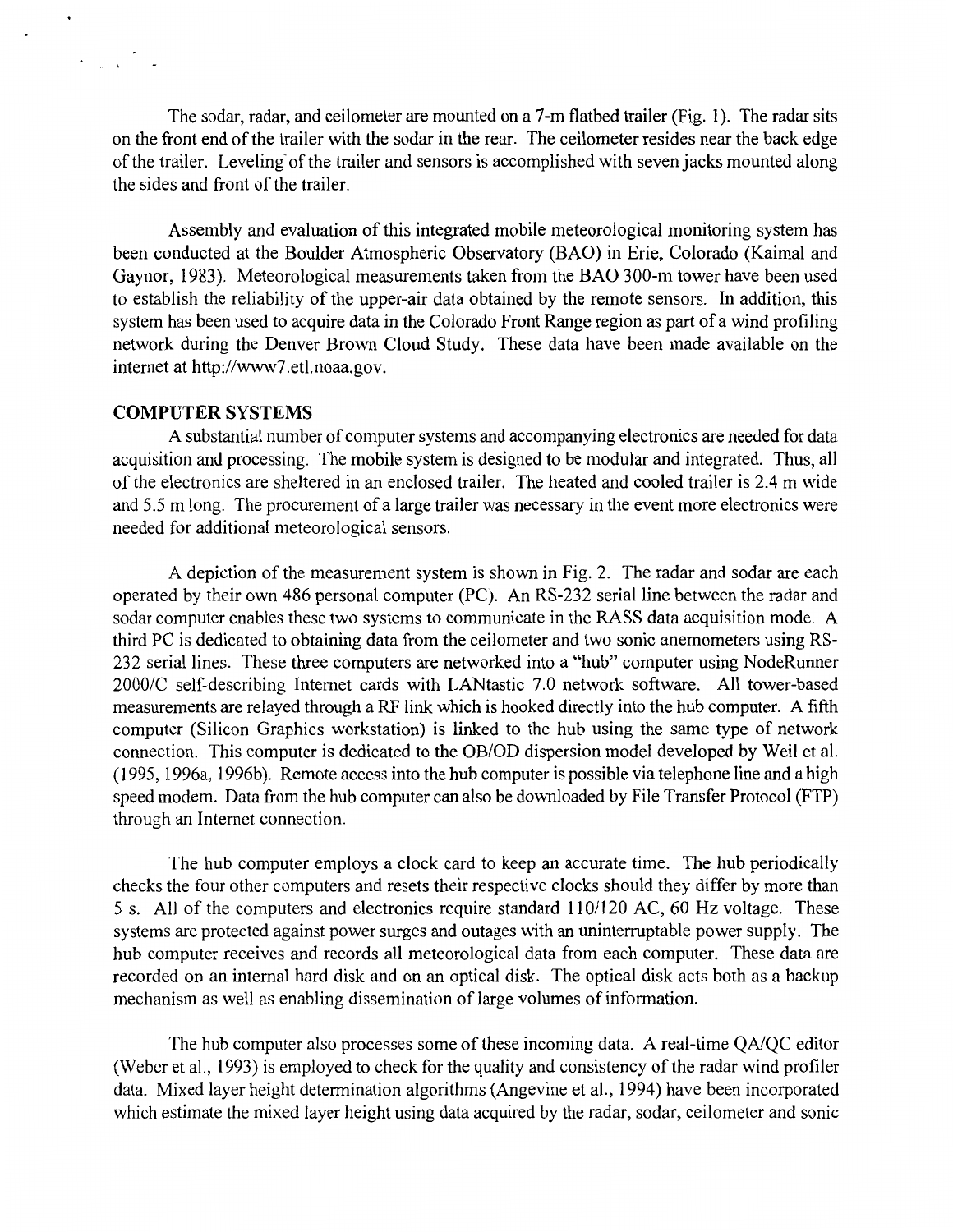anemometers. The hub computer also contain algorithms which will process the data in a format needed by the OB/OD model for real-time forecasts of plume transport and dispersion.

#### **SUMMARY**

 $\bullet$ 

A mobile meteorological monitoring system has been designed and constructed to characterize the atmospheric boundary layer at facilities which conduct open burning and open detonation of surplus military munitions. A suite of *in situ* and remote sensors is used to characterize the vertical structure of the atmosphere in the vicinity of an OB/OD from the surface up to 2 to 3 km. Surface layer measurements include horizontal wind speed and direction, air temperature, relative humidity, net radiation, barometric pressure, precipitation, and turbulence. Vertical wind profiles are acquired by a 924 MHz radar wind profiler and a Doppler sodar. A RASS is used to acquire virtual air temperature profiles. A ceilometer has been included to acquire information on aerosol backscatter and cloud base height. These ground-based remote sensors are mounted on a flatbed trailer which allows easy transport from one OB/OD facility to another. All of the computers used for data acquisition are networked together into a hub computer. The meteorological data are used by an OB/OD model for predicting plume transport and dispersion.

## **ACKNOWLEDGMENTS**

The authors wish to express thanks to William Mitchell for his support. Special thanks to Alan Hoffman and Mac Wilkins for their reviews. This work has been supported by the Strategic Environmental Research and Development Program project 251.

## **DISCLAIMER**

This document has been reviewed in accordance with U. S. Environmental Protection Agency policy and approval for publication. Mention of trade names or commercial products does not constitute EPA endorsement or recommendation for use.

#### **REFERENCES**

- Angevine, W. M.; White, A. B.; Avery, S. K. "Boundary-layer depth and entrainment zone characterization with a boundary-layer profiler," Bound.-Layer Meteor. **1994** 68, 375-385.
- Banta, R. M. *ETLIEPA workshop on open burning/open detonation (OB/OD),* NOAA Tech. Memo. ERL ETL-267, Boulder, CO, 1996, 54 pp.
- Kaimal, J. C.; Gaynor, J. E. "The Boulder Atmospheric Observatory," J. Climate Appl. Meteor **1983** 22, 863-880.
- Mitchell, W. J.; Wilcox, J. L.; Biltoft, C.; Oran, E. S.; Boris, J. P. "Techniques to improve the environmental safety of OB and OD operations," in *Proceedings of the 89th Annual Meeting & Exhibition,* Air & Waste Management Assoc., Nashville, TN, 1996, paper 96-TA35.02.
- U.S. Army. *Joint Demilitarization Study, Joint Ordnance Commanders Group.* Demit Technology Office, U.S. Army Defense Ammunition Center and School, Savanna, IL, 1995, 128 pp.
- U.S. Environmental Protection Agency. *RCRA 40 CFR Part 264, Subpart X Draft Permit Writers Technical Resource Document.* Code of Federal Regulations, Title 40, Part 264, Office of the Federal Register, Washington, D. C., 1993.
- Weber, B. L.; D. B. Wuertz; Welsh, D. C.; McPeck, R. "Quality controls for profiler measurements of winds and RASS temperatures." J. Atmos. Oceanic Technol.. 1993 10, 452-464.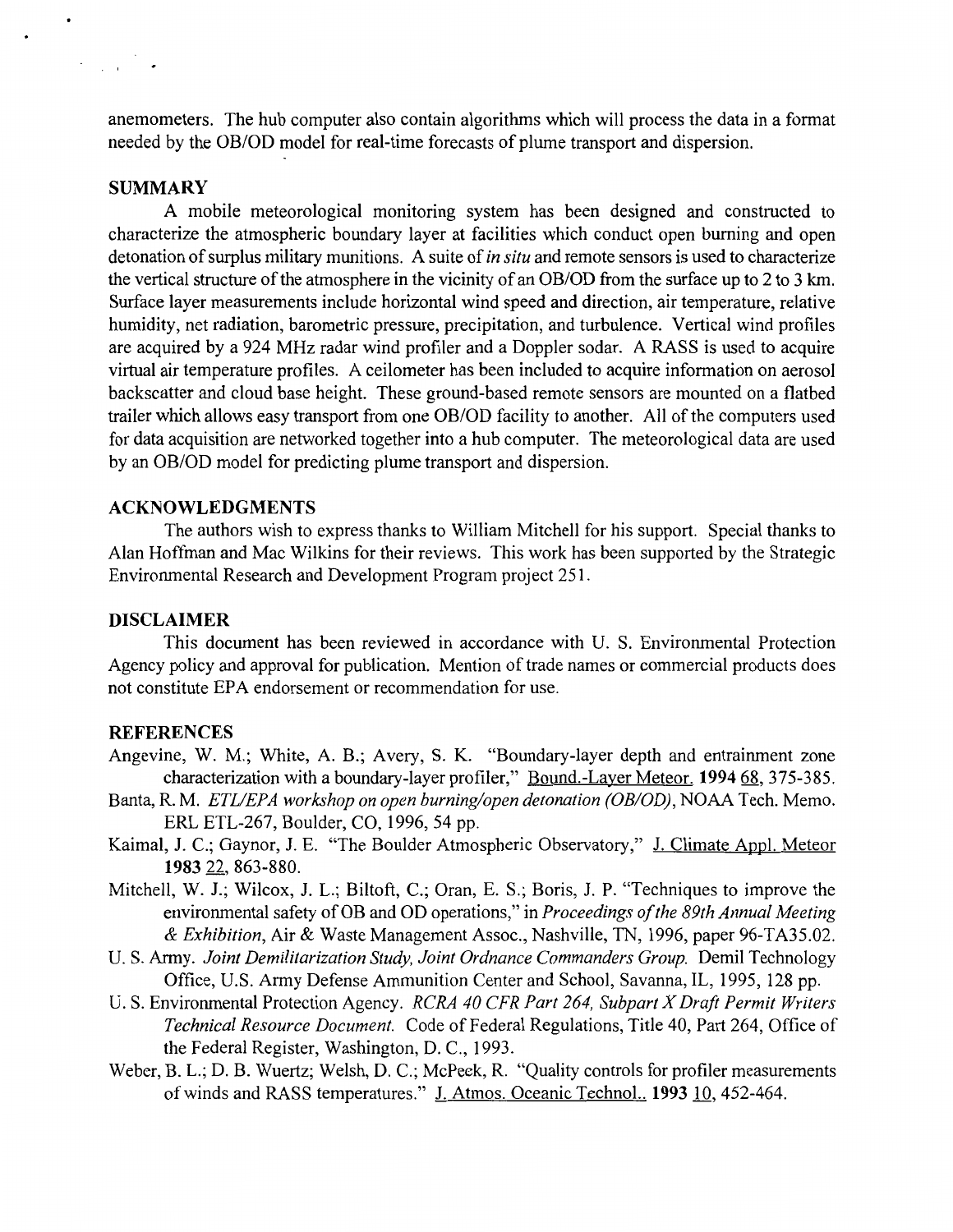Weil, J. C.; Templeman, B.; Banta, R.; Mitchell, W. "Atmospheric dispersion model development for open bum/open detonation emissions," in *Proceedings of the 88th Annual Meeting & Exhibition,* Air & Waste Management Assoc., San Antonio, TX, 1995, paper 95-MP22A.05.

 $\bullet$ 

 $\mathcal{L}_{\text{max}}$  ,  $\mathcal{L}_{\text{max}}$ 

- Weil, J.C.; Templeman, B.; Banta, R.; Weber, R.; Mitchell, W. "Dispersion model development for open bum/open detonation sources," in *Preprints of the 9th Joint Conference on the Applications of Air Pollution Meteorology,* Amer. Meteor. Soc., Atlanta, GA, 1996a, pp 610- 616.
- Weil, J.C.; Templeman, B.; Mitchell, W. "Progress in developing an open bum/open detonation dispersion model," in *Proceedings of the 89th Annual Meeting & Exhibition,* Air & Waste Management Assoc., Nashville, TN, 1996b, paper 96-TA35.0l.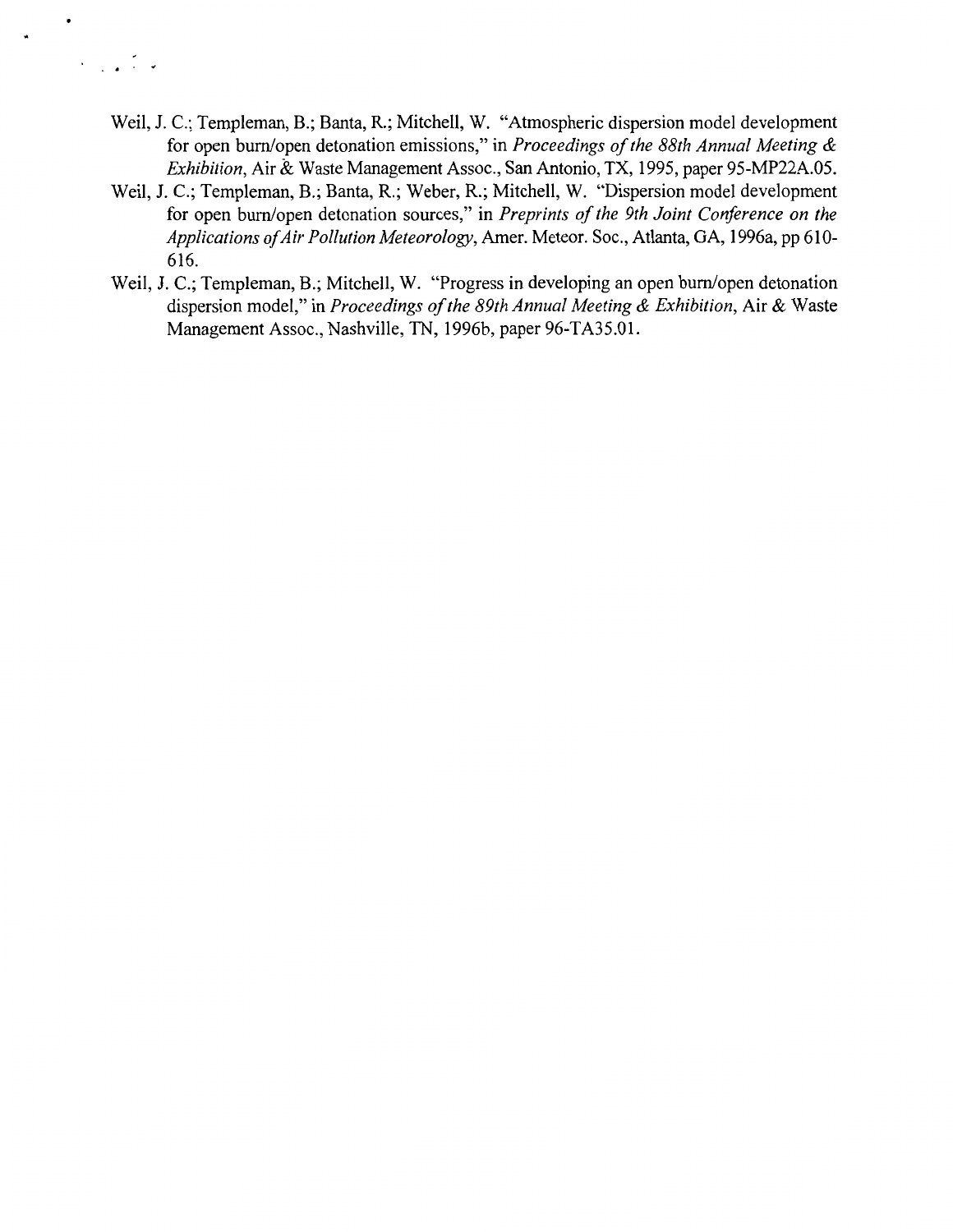

Figure 1. Remote sensors mounted on flatbed trailer. From left to right: Ceilometer, sodar, and radar.



Figure 2. Schematic of mobile meteorological monitoring system.